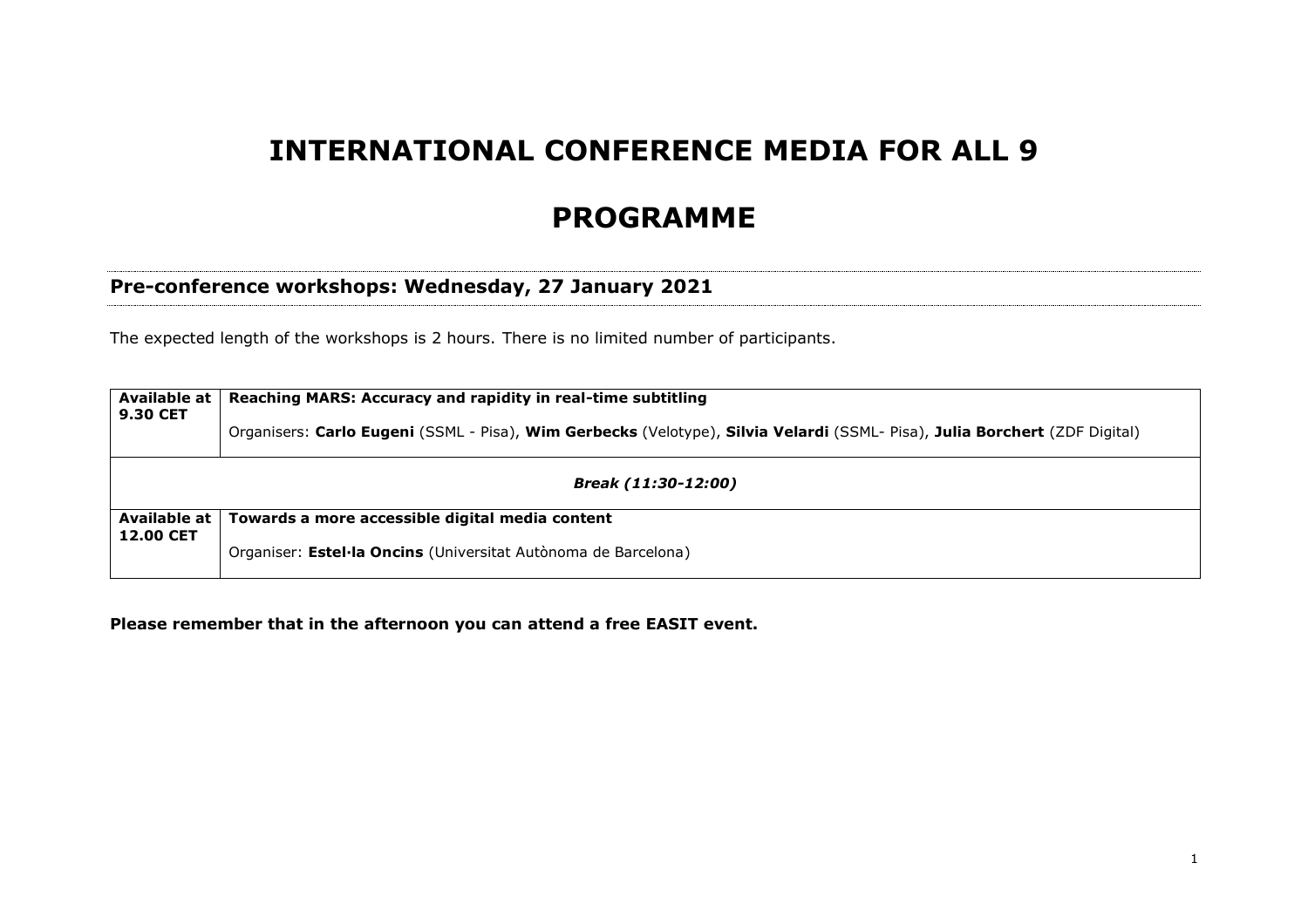## **Day 1: Thursday, 28 January 2021**

| <b>Available at</b><br>09.15 CET |                                                                                                                                                                                                                                                                  | Welcome address by Anna Matamala (TransMedia Catalonia, Universitat Autònoma de Barcelona)                                  |                                                                                           |                                                                                                                                                                                                                            |  |
|----------------------------------|------------------------------------------------------------------------------------------------------------------------------------------------------------------------------------------------------------------------------------------------------------------|-----------------------------------------------------------------------------------------------------------------------------|-------------------------------------------------------------------------------------------|----------------------------------------------------------------------------------------------------------------------------------------------------------------------------------------------------------------------------|--|
| Available at<br>09.30 CET        | <b>KEYNOTE 1</b>                                                                                                                                                                                                                                                 |                                                                                                                             |                                                                                           |                                                                                                                                                                                                                            |  |
|                                  | Shadi Abou-Zahra (W3C Web Accessibility Initiative):<br>Web and broadcast: The birth of exciting technologies                                                                                                                                                    |                                                                                                                             |                                                                                           |                                                                                                                                                                                                                            |  |
|                                  | Chair: Pilar Orero                                                                                                                                                                                                                                               |                                                                                                                             |                                                                                           |                                                                                                                                                                                                                            |  |
|                                  |                                                                                                                                                                                                                                                                  | Break (10:30-11:00)                                                                                                         |                                                                                           |                                                                                                                                                                                                                            |  |
| Available at<br>11:00 CET        | <b>PANEL 1. ACCESSIBILITY FOR MIGRANTS AND REFUGEES</b>                                                                                                                                                                                                          |                                                                                                                             |                                                                                           |                                                                                                                                                                                                                            |  |
|                                  |                                                                                                                                                                                                                                                                  | Coordinated by Pilar Orero (Universitat Autònoma de Barcelona).                                                             |                                                                                           |                                                                                                                                                                                                                            |  |
|                                  | With: María Jiménez-Andrés (Universitat Autònoma de Barcelona), Oriol López (Universitat Autònoma de Barcelona), Teresa<br>Sordé-Martí (Universitat Autònoma de Barcelona), Javier Rodrigo (Universitat Autònoma de Barcelona) and Mikel Zorrilla<br>(Vicomtech) |                                                                                                                             |                                                                                           |                                                                                                                                                                                                                            |  |
|                                  | <b>SESSION 3.</b><br><b>SESSION 1.</b><br><b>SESSION 2. CREATIVITY</b><br><b>SESSION 4.</b><br><b>VIDEOGAMES</b><br><b>AND TRANSCREATION</b><br><b>AUDIO DESCRIPTION</b><br><b>TRAINING</b>                                                                      |                                                                                                                             |                                                                                           |                                                                                                                                                                                                                            |  |
|                                  | Chair: Estel·la Oncins                                                                                                                                                                                                                                           | Chair: Paula Igareda                                                                                                        | Chair: Anna Jankowska                                                                     | Chair: Juan Pedro Rica                                                                                                                                                                                                     |  |
|                                  | Itziar Zorrakin-Goikoetxea<br>(University of the Basque<br>Country):<br>Videogame localization: from<br>development to the end user<br>experience.                                                                                                               | Pierre-Alexis Mével<br>(University of Nottingham):<br>Accessible paratext: actively<br>engaging (with) D/deaf<br>audiences. | *Ulla Bohman (Boarve Konsult<br>$AB$ :<br>Easy-to-Read facilitates audio<br>descriptions. | Noa Talaván (Universidad<br>Nacional de Educación a<br>Distancia), Pilar Rodríguez-<br>Arancón (Universidad Nacional<br>de Educación a Distancia):<br>Subtitling short films to improve<br>writing and translation skills. |  |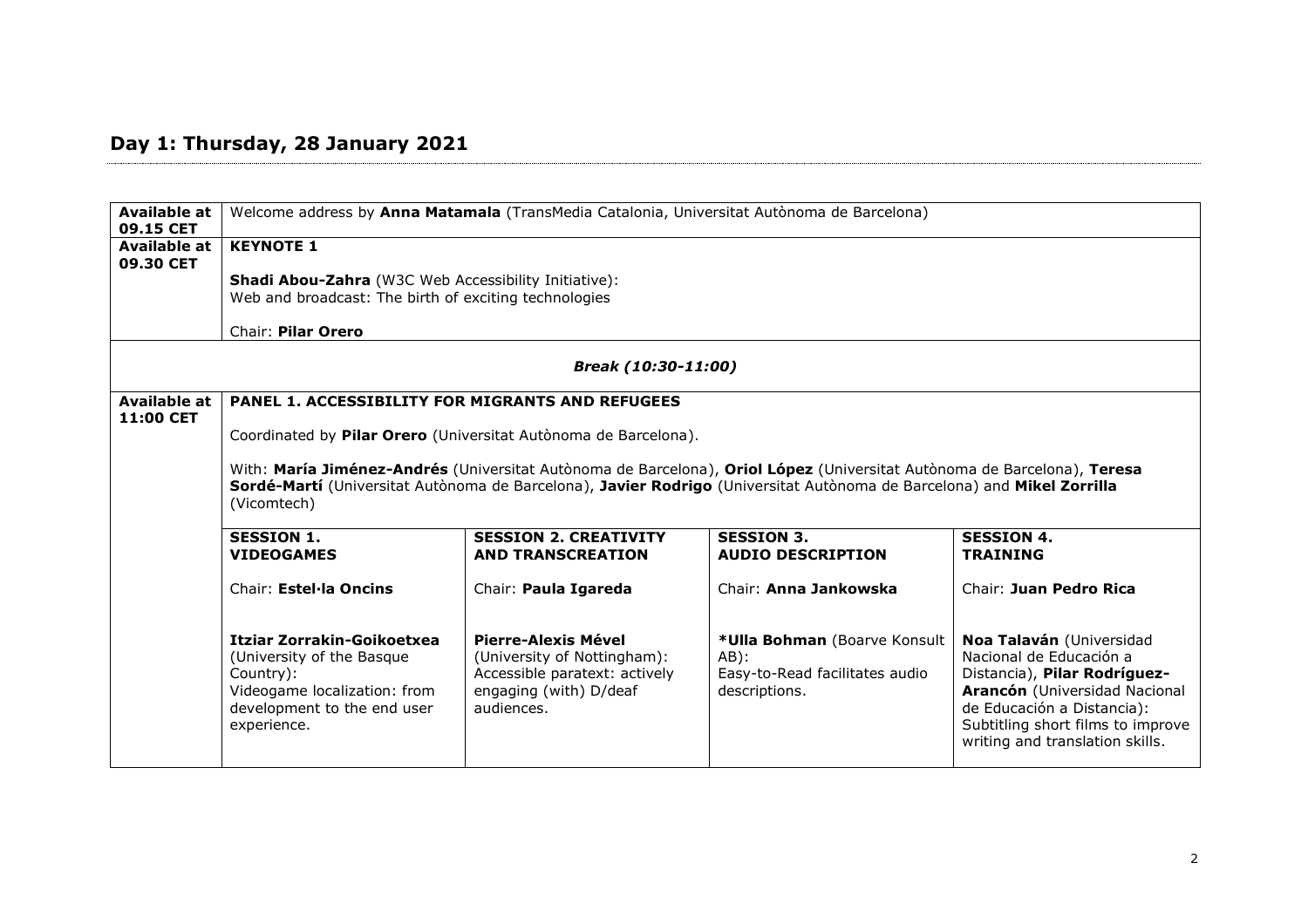| Rocío Inés Varela Tarabal<br>Graça Bigotte Chorão (Porto<br>Jennifer Lertola (Università<br>Victória Albuquerque Silva<br>(Universidade de Brasília):<br>Polytechnic Institute):<br>del Piemonte Orientale):<br>(Universidade de Vigo):<br>There is a place for accessibility<br>Creative subtitles: using<br>The audio description of<br>Exploring audiovisual translation<br>typographic design to convey<br>humour: an exploratory study.<br>in vocational education and<br>in the games.<br>extra meaning.<br>training: free commentary in<br>teacher training.<br>María Eugenia Larreina<br>Kim Starr (University of<br>(Universitat Autònoma de<br>Surrey), Sabine Braun<br>Ana Tamayo (University of the<br>Barcelona), Carme Mangiron<br>Basque Country):<br>(University of Surrey),<br>Senne M. Van Hoecke<br>Accessible filmmaking and sign<br>(Universitat Autònoma de<br>Jaleh Delfani (University of<br>(University of Antwerp), Iris<br>Barcelona):<br>language (interpreting): from<br>Schrijver (University of<br>Surrey):<br>Fun for All: Exploring new ways<br>The sentient being's guide to<br>Antwerp), Isabelle R. Robert<br>standardization to creativity.<br>to improve game accessibility<br>automatic video description: a<br>(University of Antwerp):<br>six-point roadmap for building<br>The relation between subtitle<br>for blind players.<br>Oliver Carreira (Pablo de<br>the computer model of the<br>reading, cognitive load and<br>Olavide University):<br>future.<br>comprehension in Emi lecture.<br>Julie Pigeon (Université du<br>Defining transcreation from the<br>Québec en Outaouais):<br>perspective of professionals:<br>Florencia Fascioli Álvarez<br>You have rules so what?<br>the DTP survey.<br>Maarit Koponen (University of<br>Turku), Maija Hirvonen<br>(Universidade de Vigo &<br>Neologisms and anglicisms in<br>video games localized for the<br>(Tampere University &<br>Universidad Católica del<br>French-Canadian market.<br>*Elia Sala (Unversitat Pompeu<br>University of Helsinki):<br>Uruguay):<br>Fabra):<br>Accessible filmmaker: towards<br>Machine-assisted subtitling and<br><b>CREACTIVE: Haute couture</b><br>audio description: experiences<br>the definition of a professional<br>subtitling.<br>from a project and a look into<br>profile.<br>the future<br>Break (13:00-14:00) |  |  |  |
|----------------------------------------------------------------------------------------------------------------------------------------------------------------------------------------------------------------------------------------------------------------------------------------------------------------------------------------------------------------------------------------------------------------------------------------------------------------------------------------------------------------------------------------------------------------------------------------------------------------------------------------------------------------------------------------------------------------------------------------------------------------------------------------------------------------------------------------------------------------------------------------------------------------------------------------------------------------------------------------------------------------------------------------------------------------------------------------------------------------------------------------------------------------------------------------------------------------------------------------------------------------------------------------------------------------------------------------------------------------------------------------------------------------------------------------------------------------------------------------------------------------------------------------------------------------------------------------------------------------------------------------------------------------------------------------------------------------------------------------------------------------------------------------------------------------------------------------------------------------------------------------------------------------------------------------------------------------------------------------------------------------------------------------------------------------------------------------------------------------------------------------------------------------------------------------------------------------------------------------------------------------------------------------------------------------------------------------------------------|--|--|--|
|                                                                                                                                                                                                                                                                                                                                                                                                                                                                                                                                                                                                                                                                                                                                                                                                                                                                                                                                                                                                                                                                                                                                                                                                                                                                                                                                                                                                                                                                                                                                                                                                                                                                                                                                                                                                                                                                                                                                                                                                                                                                                                                                                                                                                                                                                                                                                          |  |  |  |
|                                                                                                                                                                                                                                                                                                                                                                                                                                                                                                                                                                                                                                                                                                                                                                                                                                                                                                                                                                                                                                                                                                                                                                                                                                                                                                                                                                                                                                                                                                                                                                                                                                                                                                                                                                                                                                                                                                                                                                                                                                                                                                                                                                                                                                                                                                                                                          |  |  |  |
|                                                                                                                                                                                                                                                                                                                                                                                                                                                                                                                                                                                                                                                                                                                                                                                                                                                                                                                                                                                                                                                                                                                                                                                                                                                                                                                                                                                                                                                                                                                                                                                                                                                                                                                                                                                                                                                                                                                                                                                                                                                                                                                                                                                                                                                                                                                                                          |  |  |  |
|                                                                                                                                                                                                                                                                                                                                                                                                                                                                                                                                                                                                                                                                                                                                                                                                                                                                                                                                                                                                                                                                                                                                                                                                                                                                                                                                                                                                                                                                                                                                                                                                                                                                                                                                                                                                                                                                                                                                                                                                                                                                                                                                                                                                                                                                                                                                                          |  |  |  |
|                                                                                                                                                                                                                                                                                                                                                                                                                                                                                                                                                                                                                                                                                                                                                                                                                                                                                                                                                                                                                                                                                                                                                                                                                                                                                                                                                                                                                                                                                                                                                                                                                                                                                                                                                                                                                                                                                                                                                                                                                                                                                                                                                                                                                                                                                                                                                          |  |  |  |
|                                                                                                                                                                                                                                                                                                                                                                                                                                                                                                                                                                                                                                                                                                                                                                                                                                                                                                                                                                                                                                                                                                                                                                                                                                                                                                                                                                                                                                                                                                                                                                                                                                                                                                                                                                                                                                                                                                                                                                                                                                                                                                                                                                                                                                                                                                                                                          |  |  |  |
|                                                                                                                                                                                                                                                                                                                                                                                                                                                                                                                                                                                                                                                                                                                                                                                                                                                                                                                                                                                                                                                                                                                                                                                                                                                                                                                                                                                                                                                                                                                                                                                                                                                                                                                                                                                                                                                                                                                                                                                                                                                                                                                                                                                                                                                                                                                                                          |  |  |  |
|                                                                                                                                                                                                                                                                                                                                                                                                                                                                                                                                                                                                                                                                                                                                                                                                                                                                                                                                                                                                                                                                                                                                                                                                                                                                                                                                                                                                                                                                                                                                                                                                                                                                                                                                                                                                                                                                                                                                                                                                                                                                                                                                                                                                                                                                                                                                                          |  |  |  |
|                                                                                                                                                                                                                                                                                                                                                                                                                                                                                                                                                                                                                                                                                                                                                                                                                                                                                                                                                                                                                                                                                                                                                                                                                                                                                                                                                                                                                                                                                                                                                                                                                                                                                                                                                                                                                                                                                                                                                                                                                                                                                                                                                                                                                                                                                                                                                          |  |  |  |
|                                                                                                                                                                                                                                                                                                                                                                                                                                                                                                                                                                                                                                                                                                                                                                                                                                                                                                                                                                                                                                                                                                                                                                                                                                                                                                                                                                                                                                                                                                                                                                                                                                                                                                                                                                                                                                                                                                                                                                                                                                                                                                                                                                                                                                                                                                                                                          |  |  |  |
|                                                                                                                                                                                                                                                                                                                                                                                                                                                                                                                                                                                                                                                                                                                                                                                                                                                                                                                                                                                                                                                                                                                                                                                                                                                                                                                                                                                                                                                                                                                                                                                                                                                                                                                                                                                                                                                                                                                                                                                                                                                                                                                                                                                                                                                                                                                                                          |  |  |  |
|                                                                                                                                                                                                                                                                                                                                                                                                                                                                                                                                                                                                                                                                                                                                                                                                                                                                                                                                                                                                                                                                                                                                                                                                                                                                                                                                                                                                                                                                                                                                                                                                                                                                                                                                                                                                                                                                                                                                                                                                                                                                                                                                                                                                                                                                                                                                                          |  |  |  |
|                                                                                                                                                                                                                                                                                                                                                                                                                                                                                                                                                                                                                                                                                                                                                                                                                                                                                                                                                                                                                                                                                                                                                                                                                                                                                                                                                                                                                                                                                                                                                                                                                                                                                                                                                                                                                                                                                                                                                                                                                                                                                                                                                                                                                                                                                                                                                          |  |  |  |
|                                                                                                                                                                                                                                                                                                                                                                                                                                                                                                                                                                                                                                                                                                                                                                                                                                                                                                                                                                                                                                                                                                                                                                                                                                                                                                                                                                                                                                                                                                                                                                                                                                                                                                                                                                                                                                                                                                                                                                                                                                                                                                                                                                                                                                                                                                                                                          |  |  |  |
|                                                                                                                                                                                                                                                                                                                                                                                                                                                                                                                                                                                                                                                                                                                                                                                                                                                                                                                                                                                                                                                                                                                                                                                                                                                                                                                                                                                                                                                                                                                                                                                                                                                                                                                                                                                                                                                                                                                                                                                                                                                                                                                                                                                                                                                                                                                                                          |  |  |  |
|                                                                                                                                                                                                                                                                                                                                                                                                                                                                                                                                                                                                                                                                                                                                                                                                                                                                                                                                                                                                                                                                                                                                                                                                                                                                                                                                                                                                                                                                                                                                                                                                                                                                                                                                                                                                                                                                                                                                                                                                                                                                                                                                                                                                                                                                                                                                                          |  |  |  |
|                                                                                                                                                                                                                                                                                                                                                                                                                                                                                                                                                                                                                                                                                                                                                                                                                                                                                                                                                                                                                                                                                                                                                                                                                                                                                                                                                                                                                                                                                                                                                                                                                                                                                                                                                                                                                                                                                                                                                                                                                                                                                                                                                                                                                                                                                                                                                          |  |  |  |
|                                                                                                                                                                                                                                                                                                                                                                                                                                                                                                                                                                                                                                                                                                                                                                                                                                                                                                                                                                                                                                                                                                                                                                                                                                                                                                                                                                                                                                                                                                                                                                                                                                                                                                                                                                                                                                                                                                                                                                                                                                                                                                                                                                                                                                                                                                                                                          |  |  |  |
|                                                                                                                                                                                                                                                                                                                                                                                                                                                                                                                                                                                                                                                                                                                                                                                                                                                                                                                                                                                                                                                                                                                                                                                                                                                                                                                                                                                                                                                                                                                                                                                                                                                                                                                                                                                                                                                                                                                                                                                                                                                                                                                                                                                                                                                                                                                                                          |  |  |  |
|                                                                                                                                                                                                                                                                                                                                                                                                                                                                                                                                                                                                                                                                                                                                                                                                                                                                                                                                                                                                                                                                                                                                                                                                                                                                                                                                                                                                                                                                                                                                                                                                                                                                                                                                                                                                                                                                                                                                                                                                                                                                                                                                                                                                                                                                                                                                                          |  |  |  |
|                                                                                                                                                                                                                                                                                                                                                                                                                                                                                                                                                                                                                                                                                                                                                                                                                                                                                                                                                                                                                                                                                                                                                                                                                                                                                                                                                                                                                                                                                                                                                                                                                                                                                                                                                                                                                                                                                                                                                                                                                                                                                                                                                                                                                                                                                                                                                          |  |  |  |
|                                                                                                                                                                                                                                                                                                                                                                                                                                                                                                                                                                                                                                                                                                                                                                                                                                                                                                                                                                                                                                                                                                                                                                                                                                                                                                                                                                                                                                                                                                                                                                                                                                                                                                                                                                                                                                                                                                                                                                                                                                                                                                                                                                                                                                                                                                                                                          |  |  |  |
|                                                                                                                                                                                                                                                                                                                                                                                                                                                                                                                                                                                                                                                                                                                                                                                                                                                                                                                                                                                                                                                                                                                                                                                                                                                                                                                                                                                                                                                                                                                                                                                                                                                                                                                                                                                                                                                                                                                                                                                                                                                                                                                                                                                                                                                                                                                                                          |  |  |  |
|                                                                                                                                                                                                                                                                                                                                                                                                                                                                                                                                                                                                                                                                                                                                                                                                                                                                                                                                                                                                                                                                                                                                                                                                                                                                                                                                                                                                                                                                                                                                                                                                                                                                                                                                                                                                                                                                                                                                                                                                                                                                                                                                                                                                                                                                                                                                                          |  |  |  |
|                                                                                                                                                                                                                                                                                                                                                                                                                                                                                                                                                                                                                                                                                                                                                                                                                                                                                                                                                                                                                                                                                                                                                                                                                                                                                                                                                                                                                                                                                                                                                                                                                                                                                                                                                                                                                                                                                                                                                                                                                                                                                                                                                                                                                                                                                                                                                          |  |  |  |
|                                                                                                                                                                                                                                                                                                                                                                                                                                                                                                                                                                                                                                                                                                                                                                                                                                                                                                                                                                                                                                                                                                                                                                                                                                                                                                                                                                                                                                                                                                                                                                                                                                                                                                                                                                                                                                                                                                                                                                                                                                                                                                                                                                                                                                                                                                                                                          |  |  |  |
|                                                                                                                                                                                                                                                                                                                                                                                                                                                                                                                                                                                                                                                                                                                                                                                                                                                                                                                                                                                                                                                                                                                                                                                                                                                                                                                                                                                                                                                                                                                                                                                                                                                                                                                                                                                                                                                                                                                                                                                                                                                                                                                                                                                                                                                                                                                                                          |  |  |  |
|                                                                                                                                                                                                                                                                                                                                                                                                                                                                                                                                                                                                                                                                                                                                                                                                                                                                                                                                                                                                                                                                                                                                                                                                                                                                                                                                                                                                                                                                                                                                                                                                                                                                                                                                                                                                                                                                                                                                                                                                                                                                                                                                                                                                                                                                                                                                                          |  |  |  |
|                                                                                                                                                                                                                                                                                                                                                                                                                                                                                                                                                                                                                                                                                                                                                                                                                                                                                                                                                                                                                                                                                                                                                                                                                                                                                                                                                                                                                                                                                                                                                                                                                                                                                                                                                                                                                                                                                                                                                                                                                                                                                                                                                                                                                                                                                                                                                          |  |  |  |
| Available at<br>PANEL 2. USERS AS KEY ACCESSIBILITY EXPERTS                                                                                                                                                                                                                                                                                                                                                                                                                                                                                                                                                                                                                                                                                                                                                                                                                                                                                                                                                                                                                                                                                                                                                                                                                                                                                                                                                                                                                                                                                                                                                                                                                                                                                                                                                                                                                                                                                                                                                                                                                                                                                                                                                                                                                                                                                              |  |  |  |
| 14:00 CET                                                                                                                                                                                                                                                                                                                                                                                                                                                                                                                                                                                                                                                                                                                                                                                                                                                                                                                                                                                                                                                                                                                                                                                                                                                                                                                                                                                                                                                                                                                                                                                                                                                                                                                                                                                                                                                                                                                                                                                                                                                                                                                                                                                                                                                                                                                                                |  |  |  |
| Coordinated by ACPA.                                                                                                                                                                                                                                                                                                                                                                                                                                                                                                                                                                                                                                                                                                                                                                                                                                                                                                                                                                                                                                                                                                                                                                                                                                                                                                                                                                                                                                                                                                                                                                                                                                                                                                                                                                                                                                                                                                                                                                                                                                                                                                                                                                                                                                                                                                                                     |  |  |  |
|                                                                                                                                                                                                                                                                                                                                                                                                                                                                                                                                                                                                                                                                                                                                                                                                                                                                                                                                                                                                                                                                                                                                                                                                                                                                                                                                                                                                                                                                                                                                                                                                                                                                                                                                                                                                                                                                                                                                                                                                                                                                                                                                                                                                                                                                                                                                                          |  |  |  |
| With: Joan Heras (Catalan Association for the Integration of the Blind - ACIC), Josep Maria Llop (Punt de Vista - PdV), Elisabet                                                                                                                                                                                                                                                                                                                                                                                                                                                                                                                                                                                                                                                                                                                                                                                                                                                                                                                                                                                                                                                                                                                                                                                                                                                                                                                                                                                                                                                                                                                                                                                                                                                                                                                                                                                                                                                                                                                                                                                                                                                                                                                                                                                                                         |  |  |  |
| Serra (Easy-to-Read Association in Catalonia - ALF) and Irene Hermosa (Catalan Association for the Promotion of Accessibility -                                                                                                                                                                                                                                                                                                                                                                                                                                                                                                                                                                                                                                                                                                                                                                                                                                                                                                                                                                                                                                                                                                                                                                                                                                                                                                                                                                                                                                                                                                                                                                                                                                                                                                                                                                                                                                                                                                                                                                                                                                                                                                                                                                                                                          |  |  |  |
| ACPA).                                                                                                                                                                                                                                                                                                                                                                                                                                                                                                                                                                                                                                                                                                                                                                                                                                                                                                                                                                                                                                                                                                                                                                                                                                                                                                                                                                                                                                                                                                                                                                                                                                                                                                                                                                                                                                                                                                                                                                                                                                                                                                                                                                                                                                                                                                                                                   |  |  |  |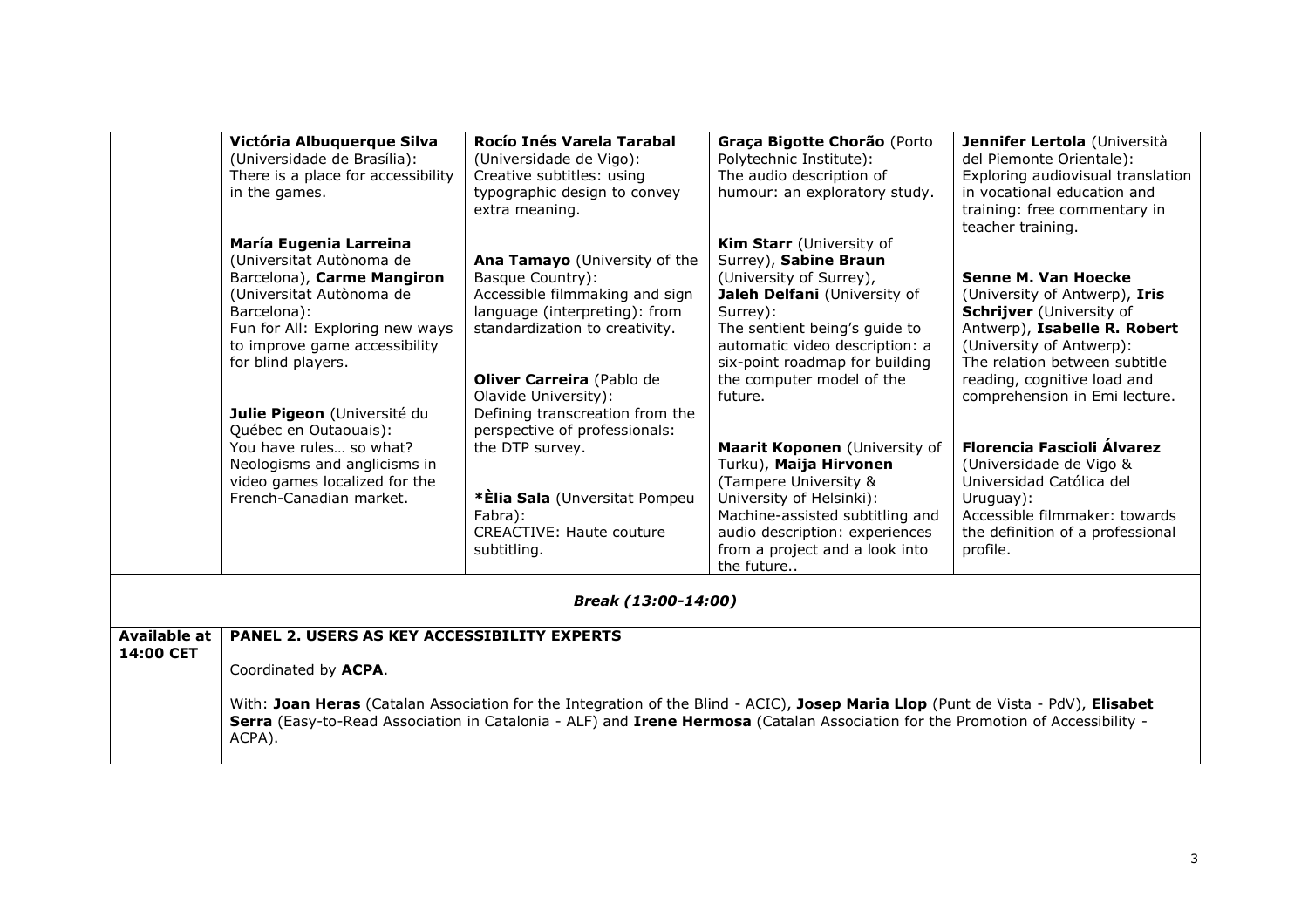| <b>SESSION 5.</b><br><b>PROFESSIONAL PRACTICES</b>                                                                         | <b>SESSION 6.</b><br><b>MEDIA ACCESSIBILITY</b>                                        | <b>SESSION 7. ACCESSIBILITY</b><br><b>IN BRAZIL</b>                                                                                                                            | <b>SESSION 8.</b><br><b>TRAINING</b>                                                                                                                                              |
|----------------------------------------------------------------------------------------------------------------------------|----------------------------------------------------------------------------------------|--------------------------------------------------------------------------------------------------------------------------------------------------------------------------------|-----------------------------------------------------------------------------------------------------------------------------------------------------------------------------------|
| Chair: Sharon Black                                                                                                        | Chair: Carme Mangiron                                                                  | Chair: Graça Bigotte Chorão                                                                                                                                                    | Chair: Noa Talaván                                                                                                                                                                |
| *Matt Kaplowitz (Bridge<br>Multimedia), Wendy Sapp<br>(Bridge Multimedia):<br>Text for all. Print accessibility<br>basics. | <b>Pablo Romero-Fresco</b><br>(Universidade de Vigo):<br>Creative media accessibility. | <b>Helena Santiago Vigata</b><br>(Universidade de Brasília),<br>Eduardo Magalhães da Silva<br>(Universidade de Brasília), Ana<br><b>Carolina Nascimento</b>                    | *José Javier Ávila-Cabrera<br>(Universidad Complutense de<br>Madrid):<br>Creative dubbing: a tool for the<br>improvement of speaking skills                                       |
| *María López Rubio                                                                                                         | Kate Dangerfield (University<br>of Roehampton):<br>Is universal ever universal?        | Fernandes (Centro<br>Universitário Planalto do<br>Distrito Federal):                                                                                                           | in the class of ESP.                                                                                                                                                              |
| (Universitat de València):<br>Making television accessible: a<br>professional approach.                                    |                                                                                        | Audio subtitling Portunhol: from<br>a borderless translation<br>approach.                                                                                                      | <b>Adriana Bausells-Espín</b><br>$(UNED)$ :<br>Student perceptions on the use<br>of audio description as a<br>pedagogical tool in the Spanish                                     |
| <b>Laura Mejías Climent</b><br>(Universitat Jaume I):<br>Documentation resources<br>applied to new technologies:           |                                                                                        | <b>Deise Medina Silveira</b><br>(Federal Institute of Education,<br>Science and Technology of<br>Bahia):                                                                       | as a foreign language<br>classroom.                                                                                                                                               |
| some professional practices.<br><b>Irene de Higes Andino</b>                                                               |                                                                                        | The compositional metafunction<br>in the audio description of<br>cartoons: a proposal based on<br>The Grammar of Visual Design.                                                | Pilar González-Vera<br>(University of Zaragoza):<br>Audiovisual translation and new<br>technologies in order to teach                                                             |
| (Universitat Jaume I):<br>Raiders of the Best Translation:                                                                 |                                                                                        |                                                                                                                                                                                | English for architects.                                                                                                                                                           |
| Information management in<br>audiovisual translation.                                                                      |                                                                                        | Lucinéa Marcelino Villela<br>(Universidade Estadual<br>Paulista):<br>Media accessibility for radio and<br>broadcasting undergraduate<br>course: a new discipline in<br>Brazil. | <b>Beatriz Reverter (Universitat</b><br>de València):<br>Inclusion of students with<br>sensory disability in the EOI<br>English-language classroom in<br>the Valencian community. |
| <b>Marijo Deogracias Horrillo</b><br>(University of the Basque                                                             |                                                                                        |                                                                                                                                                                                |                                                                                                                                                                                   |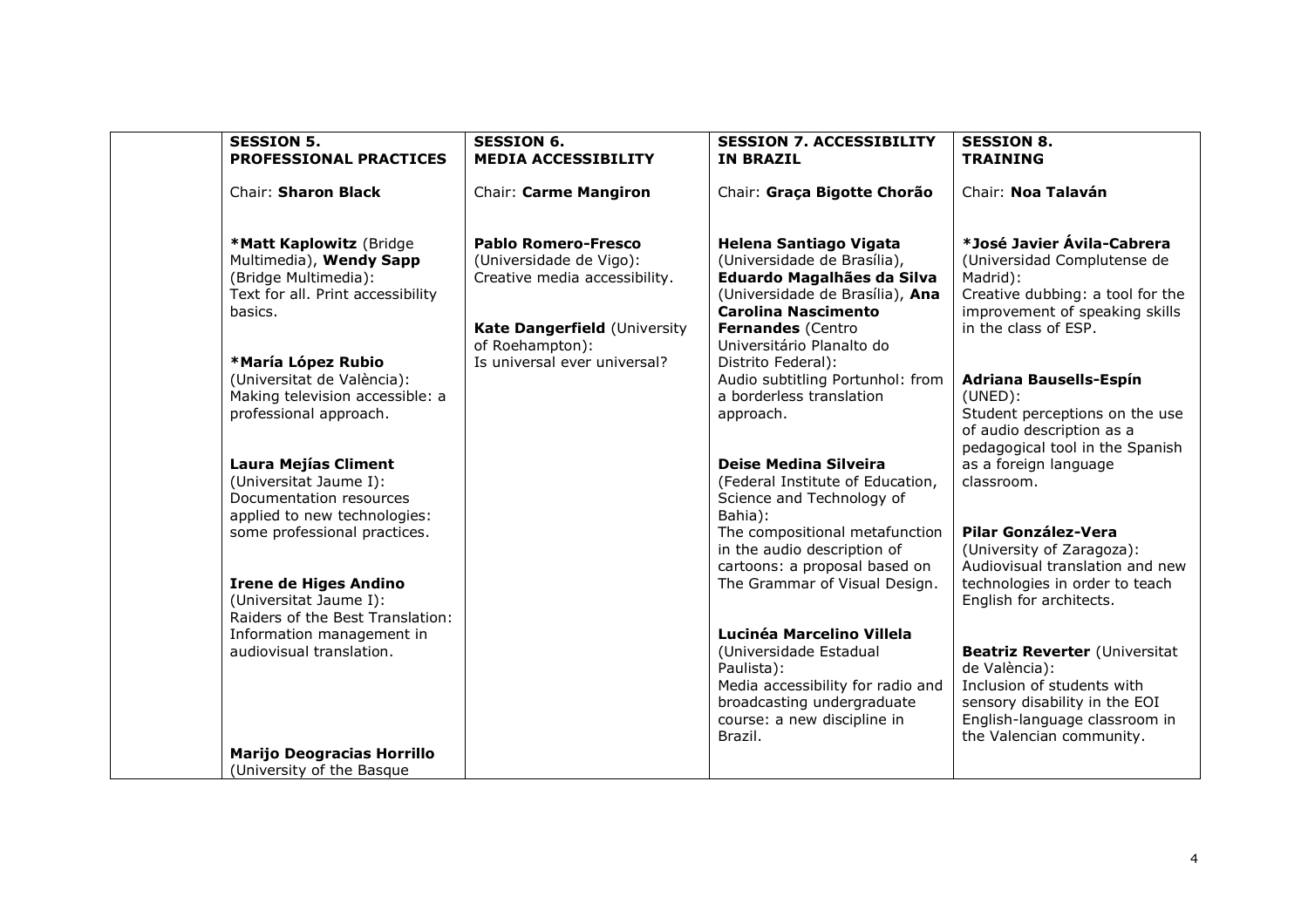|                                  | Country), Josu Amezaga<br>Albizu (University of the<br>Basque Country):<br>Accessibility, a strategy for<br>promoting non-hegemonic<br>languages on TV.<br>*Agnieszka Walczak<br>(University of Warsaw &<br>ViacomCBS Networks<br>International), Aleksandra<br>Dobrowolska (ViacomCBS<br>Networks International):<br>Introducing accessibility<br>services on Polish commercial |                                                                                                                             |                                                                                                                                                                                                                        | <b>Laura González Fernández</b><br>(University of Salamanca), Iris<br>Holl (University of Salamanca),<br><b>Marie Noëlle García</b><br>(University of Salamanca),<br>Amalia Méndez (University of<br>Salamanca):<br>Subtitling and service-learning<br>as tools for the development of<br>translators competences.<br>Estel·la Oncins (Universitat<br>Autònoma de Barcelona), Marta<br><b>Brescia</b> (Universitat Autònoma<br>de Barcelona): |
|----------------------------------|----------------------------------------------------------------------------------------------------------------------------------------------------------------------------------------------------------------------------------------------------------------------------------------------------------------------------------------------------------------------------------|-----------------------------------------------------------------------------------------------------------------------------|------------------------------------------------------------------------------------------------------------------------------------------------------------------------------------------------------------------------|-----------------------------------------------------------------------------------------------------------------------------------------------------------------------------------------------------------------------------------------------------------------------------------------------------------------------------------------------------------------------------------------------------------------------------------------------|
|                                  | television: a case study.                                                                                                                                                                                                                                                                                                                                                        |                                                                                                                             |                                                                                                                                                                                                                        | Training accessibility to<br>vulnerable groups: a tool for<br>social transformation.                                                                                                                                                                                                                                                                                                                                                          |
|                                  |                                                                                                                                                                                                                                                                                                                                                                                  | Break (16:00-16:30)                                                                                                         |                                                                                                                                                                                                                        |                                                                                                                                                                                                                                                                                                                                                                                                                                               |
| <b>Available at</b><br>16:30 CET | <b>SESSION 9.</b><br><b>PROFESSIONAL PRACTICES</b>                                                                                                                                                                                                                                                                                                                               | <b>SESSION 10.</b><br><b>LIVE SUBTITLING</b>                                                                                | <b>SESSION 11.</b><br><b>AUDIO DESCRIPTION</b>                                                                                                                                                                         | <b>SESSION 12.</b><br><b>MUSIC AND SOUND</b>                                                                                                                                                                                                                                                                                                                                                                                                  |
|                                  | <b>AND GLOBAL COMPETENCE</b>                                                                                                                                                                                                                                                                                                                                                     | Chair: Pablo Romero-Fresco                                                                                                  | Chair: Gert Vercauteren                                                                                                                                                                                                | Chair: Jan Pedersen                                                                                                                                                                                                                                                                                                                                                                                                                           |
|                                  | Chair: Helena Casas                                                                                                                                                                                                                                                                                                                                                              |                                                                                                                             |                                                                                                                                                                                                                        |                                                                                                                                                                                                                                                                                                                                                                                                                                               |
|                                  | Sevita Caseres (University<br>College Cork):<br>Amateur subtitling practices: a<br>netnographic study of<br>communication and work<br>practices in French online<br>translation communities.                                                                                                                                                                                     | Carlo Eugeni (Intersteno):<br>Live editing in live<br>parliamentary subtitling -<br>repercussions on accuracy and<br>delay. | Anna Jankowska (University<br>of Antwerp), Sonia Szkriba<br>(University of Warsaw),<br>Agnieszka Szarkowska<br>(University of Warsaw):<br>Beyond accessibility for<br>disability: Senior citizens go to<br>the movies. | Sarah Maitland (Goldsmiths,<br>University of London), David<br>Heath (Kanto Gakuin<br>University):<br>Putting the "Pop" into J-Pop:<br>Using Creative subtitles to<br>promote Japanese Popular<br>Music Globally.                                                                                                                                                                                                                             |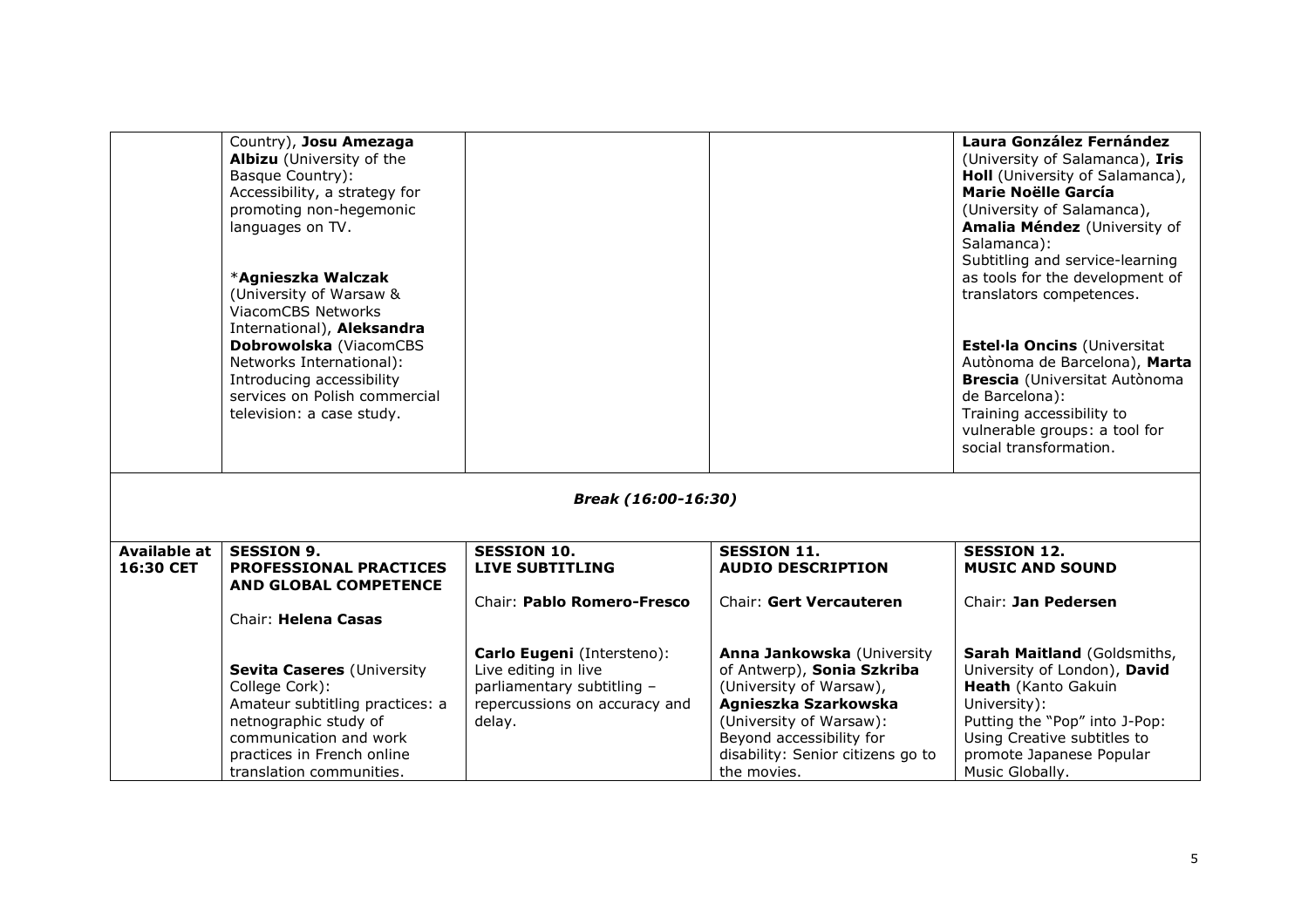| Haina Jin (Communication                                   | Nazaret Fresno (University of                              | Floriane Bardini (Universitat                       | <b>Belén Cruz Durán</b>         |
|------------------------------------------------------------|------------------------------------------------------------|-----------------------------------------------------|---------------------------------|
| University of China):                                      | Texas Rio Grande Valley):                                  | de Vic - Universitat Central de                     | (Universidad de Málaga):        |
| Audiovisual translation and                                | Human versus Machine: semi-                                | Catalunya), Eva Espasa                              | Real answers behind translation |
| going global of Chinese Film                               | automatization of delay                                    | <b>Borràs</b> Universitat de Vic -                  | choices: Interviewing agents    |
| and Television.                                            | calculations in live subtitling.                           | Universitat Central de                              | involved in the translation of  |
|                                                            |                                                            | Catalunya):                                         | musical audiovisual products.   |
|                                                            |                                                            | Audio description as a                              |                                 |
| Alexander Künzli (University                               | <b>María Rico Vázquez</b>                                  | pedagogical tool in the L1                          |                                 |
| of Geneva):                                                | (Universidade de Vigo):                                    | classroom.                                          | Aleksandra Ożarowska            |
| You've got mail using email                                | Insights into respeaking                                   |                                                     | (University of Warsaw):         |
| interviews to investigate                                  | practices in Spain.                                        |                                                     | To have your cake and eat it    |
| professional subtitling culture.                           |                                                            | Kangte Luo (City University of                      | too: saving the quality and     |
|                                                            |                                                            | Hong Kong), Jackie Xiu Yan                          | quantity of modern operatic     |
|                                                            | <b>Amaury De Meulder</b>                                   | (City University of Hong Kong):                     | surtitles.                      |
| Pawel Aleksandrowicz (Maria                                | (University of Antwerp),                                   | Learning AD in a tertiary                           |                                 |
| Curie-Sklodowska University):<br>Does changing translators | Isabelle Robert (University of<br>Antwerp), Iris Schrijver | interpreting program: a learner<br>perspective (10) | Gabriele Uzzo (University of    |
| affect the translation quality of                          | (University of Antwerp):                                   |                                                     | Palermo):                       |
| a series? A corpus study.                                  | Live subtitling for access to                              |                                                     | Towards a multilingual database |
|                                                            | education: A pilot study of                                | Ismini Karantzi (Ionian                             | of sound effects.               |
|                                                            | university sudents' reception of                           | University):                                        |                                 |
| Nadia Georgiou (Independent                                | intralingual live subtitles.                               | A multisensory approach to                          |                                 |
| Researcher), Katerina                                      |                                                            | audio description.                                  |                                 |
| Perdikaki (University of                                   |                                                            |                                                     |                                 |
| Surrey): Permission to emote:                              |                                                            |                                                     |                                 |
| Developing coping techniques                               |                                                            | Jane Devoy (University of                           |                                 |
| for emotion regulation in                                  |                                                            | Oxford):                                            |                                 |
| subtitling.                                                |                                                            | Experiments with integrated                         |                                 |
|                                                            |                                                            | audio description in film                           |                                 |
|                                                            |                                                            | practice (15')                                      |                                 |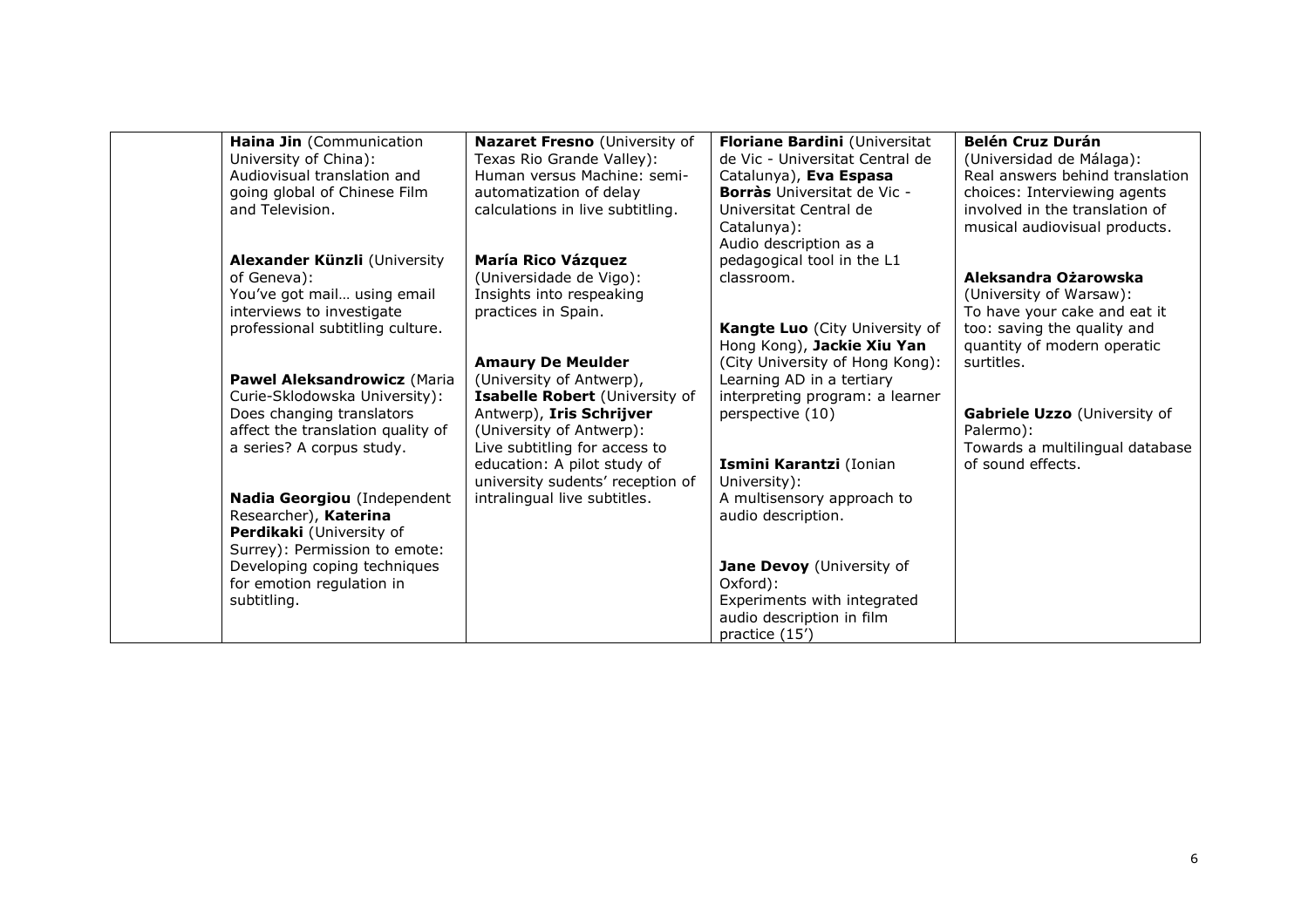## **Day 2: Friday, 29 January 2021**

| <b>Available at</b><br>09:30 CET | <b>KEYNOTE 2</b><br>Mariana Diaz-Wionczek (NYU's Psychology Department):<br>Diversity and representation in children's media                                                                                                                                              |                                                                                                                   |                                                                                                                                                                                             |                                                                                                                                                                                                                      |  |
|----------------------------------|---------------------------------------------------------------------------------------------------------------------------------------------------------------------------------------------------------------------------------------------------------------------------|-------------------------------------------------------------------------------------------------------------------|---------------------------------------------------------------------------------------------------------------------------------------------------------------------------------------------|----------------------------------------------------------------------------------------------------------------------------------------------------------------------------------------------------------------------|--|
|                                  | Chair: Anna Matamala                                                                                                                                                                                                                                                      |                                                                                                                   |                                                                                                                                                                                             |                                                                                                                                                                                                                      |  |
|                                  |                                                                                                                                                                                                                                                                           | Break (10:30-11:00)                                                                                               |                                                                                                                                                                                             |                                                                                                                                                                                                                      |  |
| <b>Available at</b><br>11:00 CET | PANEL 3. TRAINING NEW PROFESSIONAL PROFILES: STRATEGIC PARTNERSHIPS EXPLAINED<br>Coordinated by Elisa Perego (University of Trieste).<br>With: Rocío Bernabé-Caro (SDI München), Anna Matamala (UAB), Estel·la Oncins (UAB), Pablo Romero-Fresco (University of<br>Vigo). |                                                                                                                   |                                                                                                                                                                                             |                                                                                                                                                                                                                      |  |
|                                  | <b>SESSION 13.</b><br><b>SESSION 14.</b><br><b>SESSION 16.</b><br><b>SESSION 15.</b><br><b>MULTILINGUALISM AND</b><br><b>ACCESSIBILITY</b><br><b>AUDIO DESCRIPTION</b><br><b>POSTER SESSION</b><br><b>LANGUAGE VARIATION</b><br>(industry session)                        |                                                                                                                   |                                                                                                                                                                                             |                                                                                                                                                                                                                      |  |
|                                  | Chair: Irene de Higes                                                                                                                                                                                                                                                     | Chair: Ana Tamayo Masero                                                                                          | Chair: Eva Espasa                                                                                                                                                                           | Chair: Nazaret Fresno                                                                                                                                                                                                |  |
|                                  | <b>Patrick Zabalbeascoa</b><br>(Universitat Pompeu Fabra),<br>Stavroula Sokoli (Computer<br>Technology Institute):<br>How to solve AVT of<br>multilingualism in television<br>comedy, no laughing matter.                                                                 | Jurgita Austrauskienė<br>(Vilnius University):<br>Accessibility for the Deaf and<br>Hard of Hearing in Lithuania. | *Joel Snyder (Audio<br>Description Associates, LLC -<br>Audio Description Project of the<br>American Council of the Blind):<br>No more audio description!<br>(Long Live Audio Description). | Margherita Dore (Sapienza<br>University of Rome):<br>The audio description of<br>humour in English and Italian<br>Rita Menezes (University of<br>Lisbon): Professional practices<br>in AVT revision: a Ph.D. project |  |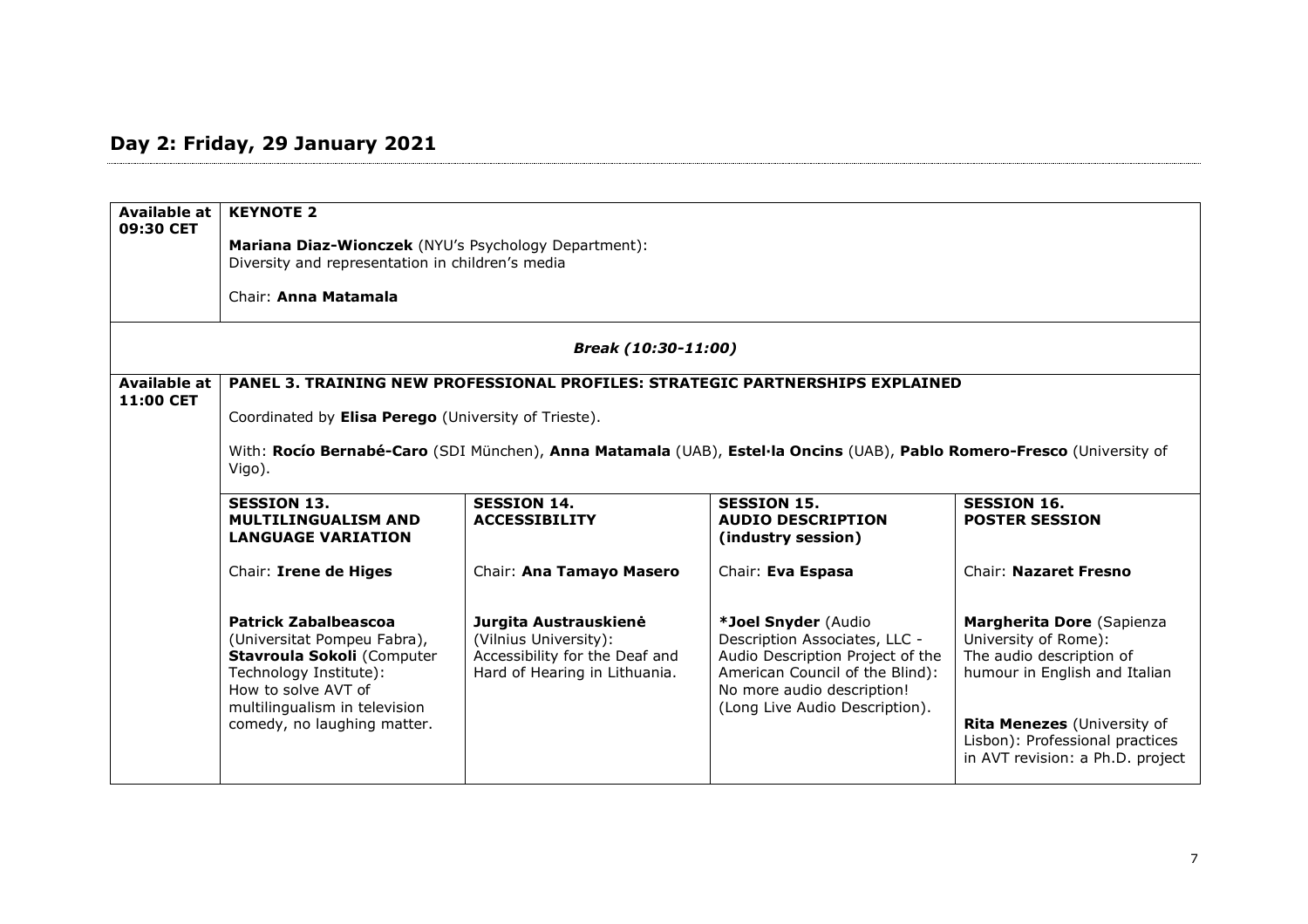|                     | Luca Valleriani (Sapienza<br>University of Rome):<br>Language variation and identity<br>construction: the translation of<br>multilingualism in "Killing Eve".<br>Arista Szu-Yu Kuo (Nanyang<br>Technological University):<br>Dialect translation on the<br>screen and its historical<br>reasons. | <b>Alessandra Rizzo (University</b><br>of Palermo), Cinzia Spinzi<br>(University of Bergamo), Gian<br>Maria Greco (Universitat<br>Autònoma de Barcelona,<br>Universidade de Vigo &<br>POIESIS):<br>Mediascapes in the accessibility<br>of migrant narratives (20')<br>Karin Sibul (University of<br>Tartu):<br>Interlingual accessibility in<br>theatre: interpreting, surtitles,<br>iPads.<br>Yanina Boria (Universidad de<br>Buenos Aires), Florencia<br>Fascioli Álvarez (Universidade<br>de Vigo), Leticia Lorier<br>(Universidad de la República),<br>Marcela Tancredi (Universidad<br>de la República):<br>Inquiry into the strategies and<br>skills of sign language<br>interpreters in live audiovisual<br>media in Argentina and<br>Uruguay. | *Jonathan Penny (ITV):<br>Bringing the stage to the<br>screen: enhanced audio<br>introductions to complement<br>broadcast AD.<br>*Rebecca Singh (Superior<br>Description):<br>Changing it up: audio<br>description at large festivals<br>and access strategies in a<br>pandemic world.<br>* Eliana Franco (Sintagma<br>Lda), Liliana Tavares (COM<br>Acessibilidade Comunicacional):<br>The Verouvindo project as a<br>successful strategy to promote<br>accessibility by and for all. | Alexandra Frazão Seoane<br>(State University of Ceará),<br>Vera Lúcia Santiago<br>Araújo (State University of<br>Ceará):<br>Information on sounds and<br>speaker identification in subtitle<br>for the Deaf and Hard of<br>hearing on Brazilian Netflix and<br><b>DVDspierre</b><br>Gian Maria Greco (Universitat<br>Autònoma de Barcelona,<br>Universidade de Vigo &<br>POIESIS), Zoe Moores<br>(Universities of Roehampton<br>and Surrey):<br>Investigating a<br>multidimensional framework for<br>subtitling quality. |
|---------------------|--------------------------------------------------------------------------------------------------------------------------------------------------------------------------------------------------------------------------------------------------------------------------------------------------|-------------------------------------------------------------------------------------------------------------------------------------------------------------------------------------------------------------------------------------------------------------------------------------------------------------------------------------------------------------------------------------------------------------------------------------------------------------------------------------------------------------------------------------------------------------------------------------------------------------------------------------------------------------------------------------------------------------------------------------------------------|----------------------------------------------------------------------------------------------------------------------------------------------------------------------------------------------------------------------------------------------------------------------------------------------------------------------------------------------------------------------------------------------------------------------------------------------------------------------------------------|--------------------------------------------------------------------------------------------------------------------------------------------------------------------------------------------------------------------------------------------------------------------------------------------------------------------------------------------------------------------------------------------------------------------------------------------------------------------------------------------------------------------------|
| Break (13:00-14:00) |                                                                                                                                                                                                                                                                                                  |                                                                                                                                                                                                                                                                                                                                                                                                                                                                                                                                                                                                                                                                                                                                                       |                                                                                                                                                                                                                                                                                                                                                                                                                                                                                        |                                                                                                                                                                                                                                                                                                                                                                                                                                                                                                                          |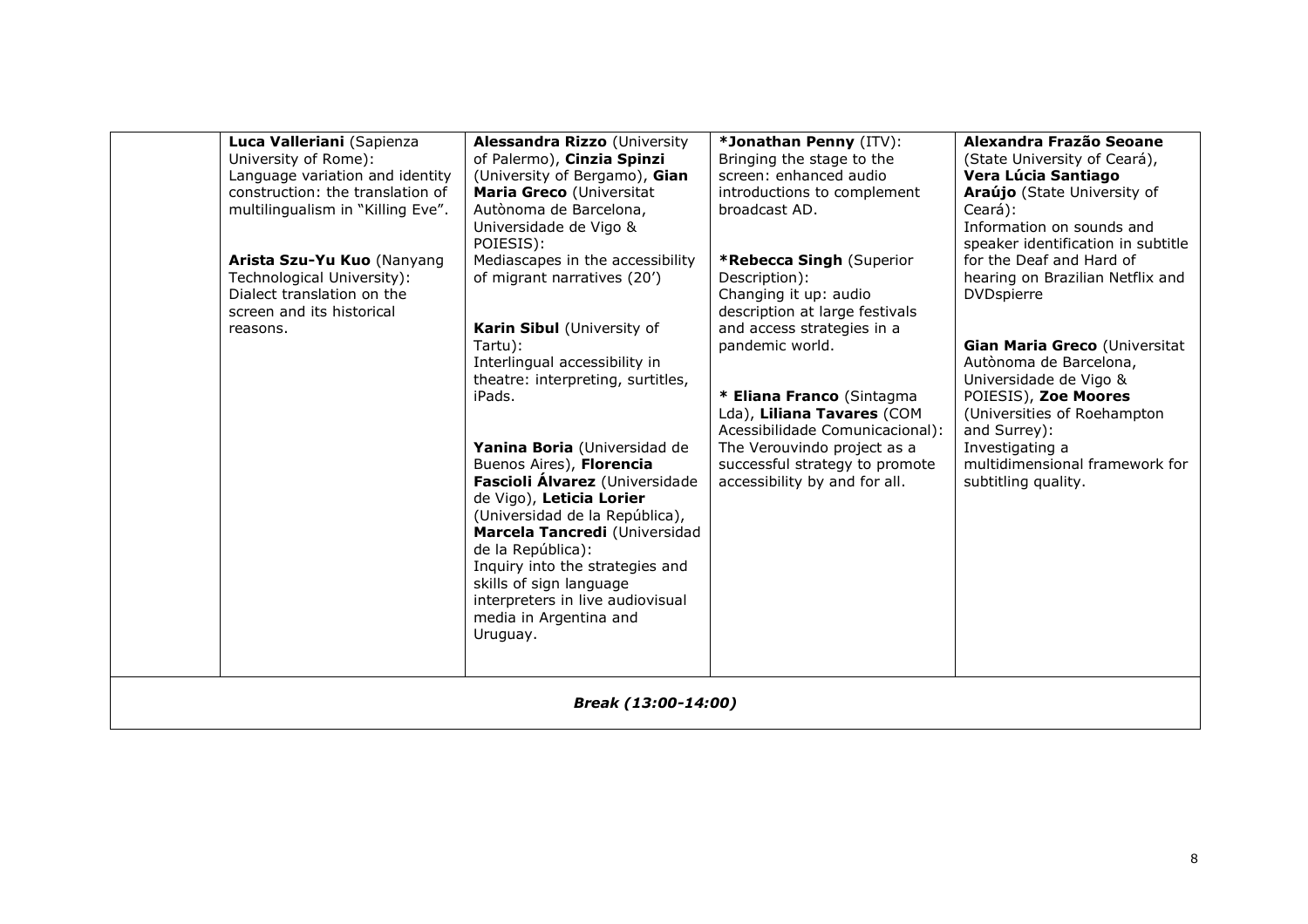| <b>Available at</b> | <b>SESSION 17.</b>                                                                                                                                                                                                                             | <b>SESSION 18.</b>                                                                                                                                                                                          | <b>SESSION 19. USER</b>                                                                                                                                                                                                                                                                                                                                                | <b>SESSION 20.</b>                                                                                                                                                                                                                                             |
|---------------------|------------------------------------------------------------------------------------------------------------------------------------------------------------------------------------------------------------------------------------------------|-------------------------------------------------------------------------------------------------------------------------------------------------------------------------------------------------------------|------------------------------------------------------------------------------------------------------------------------------------------------------------------------------------------------------------------------------------------------------------------------------------------------------------------------------------------------------------------------|----------------------------------------------------------------------------------------------------------------------------------------------------------------------------------------------------------------------------------------------------------------|
| 14:00 CET           | <b>EDUCATION</b>                                                                                                                                                                                                                               | <b>HISTORICAL PERSPECTIVES</b>                                                                                                                                                                              | <b>RESEARCH IN SUBTITLING</b>                                                                                                                                                                                                                                                                                                                                          | <b>DUBBING AND VOICE-OVER</b>                                                                                                                                                                                                                                  |
|                     | Chair: Carlo Eugeni                                                                                                                                                                                                                            | Chair: Jin Haina                                                                                                                                                                                            | Chair: Jorge Díaz-Cintas                                                                                                                                                                                                                                                                                                                                               | Chair: Gian Maria Greco                                                                                                                                                                                                                                        |
|                     | <b>Sharon Black (University of</b><br>East Anglia), Carlos de<br>Pablos-Ortega (University of<br>East Anglia):<br>Creating digital accessibility<br>training for young adults: users'<br>views and lessons learnt.<br>Wim Gerbecks (Velotype), | Katrin Pieper (University of<br>Coimbra):<br>Measuring censorship?<br>Determining the level of<br>"censoredness" of films<br>subtitled during the dictatorship<br>in Portugal<br>Joshua Branson (Roehampton | Zoe Moores (University of<br>Roehampton & University of<br>Surrey):<br>The 'so what' of research in<br>media accessibility- finding out<br>what individual users say about<br>the use and provision of<br>subtitling.<br>Evgeniya Malenova (Alba                                                                                                                       | Sofía Sánchez-Mompeán<br>(University of Murcia):<br>Netflix's bet on English<br>dubbing: turning quantity into<br>quality?<br>Margherita Dore (Sapienza<br>University of Rome), Laura<br>Vagnoli (Paediatric Hospital<br>Psychology Unit, AOU Meyer),          |
|                     | <b>Rocío Bernabé Caro</b><br>(Internationale Hochschule SDI<br>München - University of Applied<br>Sciences):<br>Assessment methodology for<br>creating accessible, open<br>source, online-based training in<br>EU-projects.                    | University):<br>Film and translation: more than<br>one history, but less than two.<br>Juan Pedro Rica-Peromingo<br>(Universidad Complutense de<br>Madrid), Ángela Sáenz-<br>Herrero (Universidad Europea    | Multimedia LLC & Dostoevsky<br>Omsk State University), Elena<br>Aleksandrova (Alba<br>Multimedia LLC & Murmansk<br>Arctic State University):<br>Go vertical: Challenges of<br>subtitling vertical content.                                                                                                                                                             | Francesca Addarii (Paediatric<br>Hospital Psychology Unit, AOU<br>Meyer), Elena Amore<br>(Paediatric Hospital Psychology<br>Unit, AOU Meyer):<br>Amateur dubbing and humour<br>to promote wellbeing. An<br>innovative project for<br>hospitalized children and |
|                     | Aleksei Kozuliaev (RuFilms<br>Group):<br>Translation of educational<br>videos in the CoVID era- a<br>sudden challenge for the<br>industry ind.                                                                                                 | Miguel de Cervantes):<br>"Accessibility" in early films of<br>the twentieth century.                                                                                                                        | <b>Italo Alves Pinto de Assis</b><br>(Acaraú Valley State<br>University), Patrícia Araújo<br>Vieira (Federal University of<br>Ceará), Vera Lúcia Santiago<br>Araújo (State University of<br>Ceará):<br>An eye-tracking study on the<br>influence of number of lines and<br>subtitle speed on the processing<br>of Brazilian deaf and hard-of-<br>hearing participants. | adolescents.<br>Davide Passa (Sapienza<br>University of Rome):<br>"Reinas unidas, jamás serán<br>vencidas". Characterisation of<br>drag queens in the Spanish<br>voice-over of RuPaul's Drag<br>Race.                                                          |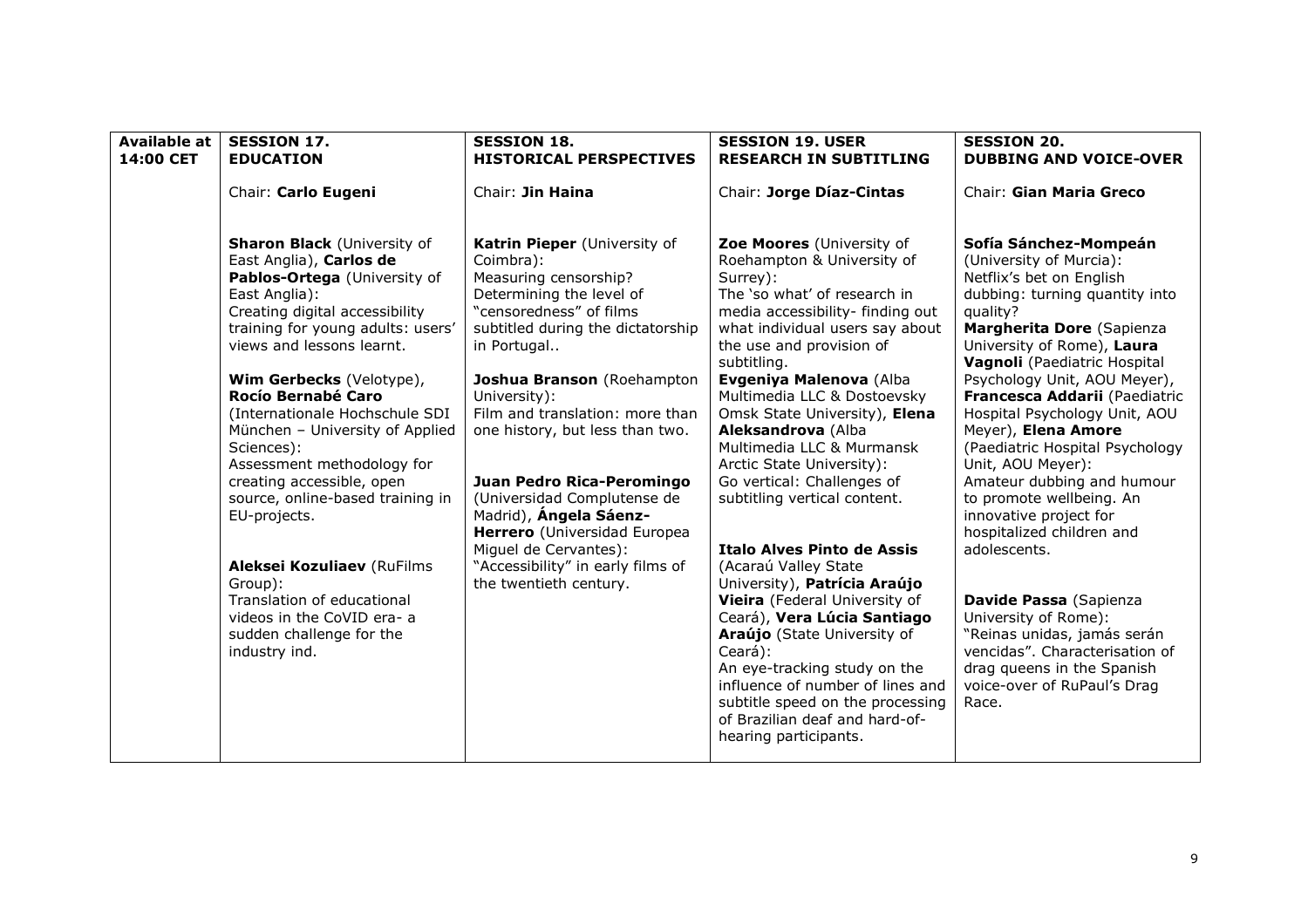|                           |                                                      |                                                                                                                    | Silvia Malena Modesto<br>Monteiro (State University of<br>Ceará), Patrícia Araújo Vieira<br>(Federal University of Ceará),<br>Elisangela Nogueria Teixeira<br>(Federal University of Ceará):<br>Subtitling for the deaf and<br>hard-of-hearing (SDH) and eye-<br>tracking: results of an<br>experimental research. | <b>David Heath</b> (Kanto Gakuin<br>University), Rodrigue<br><b>Belmonte</b> (Television director<br>and producer), Stephen<br><b>Crabbe</b> (University of<br>Portsmouth):<br>Overcoming challenges to<br>accuracy in news voiceover<br>translation in Japan's<br>international English-language<br>TV broadcasts. |
|---------------------------|------------------------------------------------------|--------------------------------------------------------------------------------------------------------------------|--------------------------------------------------------------------------------------------------------------------------------------------------------------------------------------------------------------------------------------------------------------------------------------------------------------------|---------------------------------------------------------------------------------------------------------------------------------------------------------------------------------------------------------------------------------------------------------------------------------------------------------------------|
| Available at<br>16:00 CET | and Pilar Orero, from the Transmedia Research Group. | CLOSING ROUND TABLE, moderated by Mary Carroll. With Aline Remael, Diana Sánchez, Jorge Díaz-Cintas, Josélia Neves |                                                                                                                                                                                                                                                                                                                    |                                                                                                                                                                                                                                                                                                                     |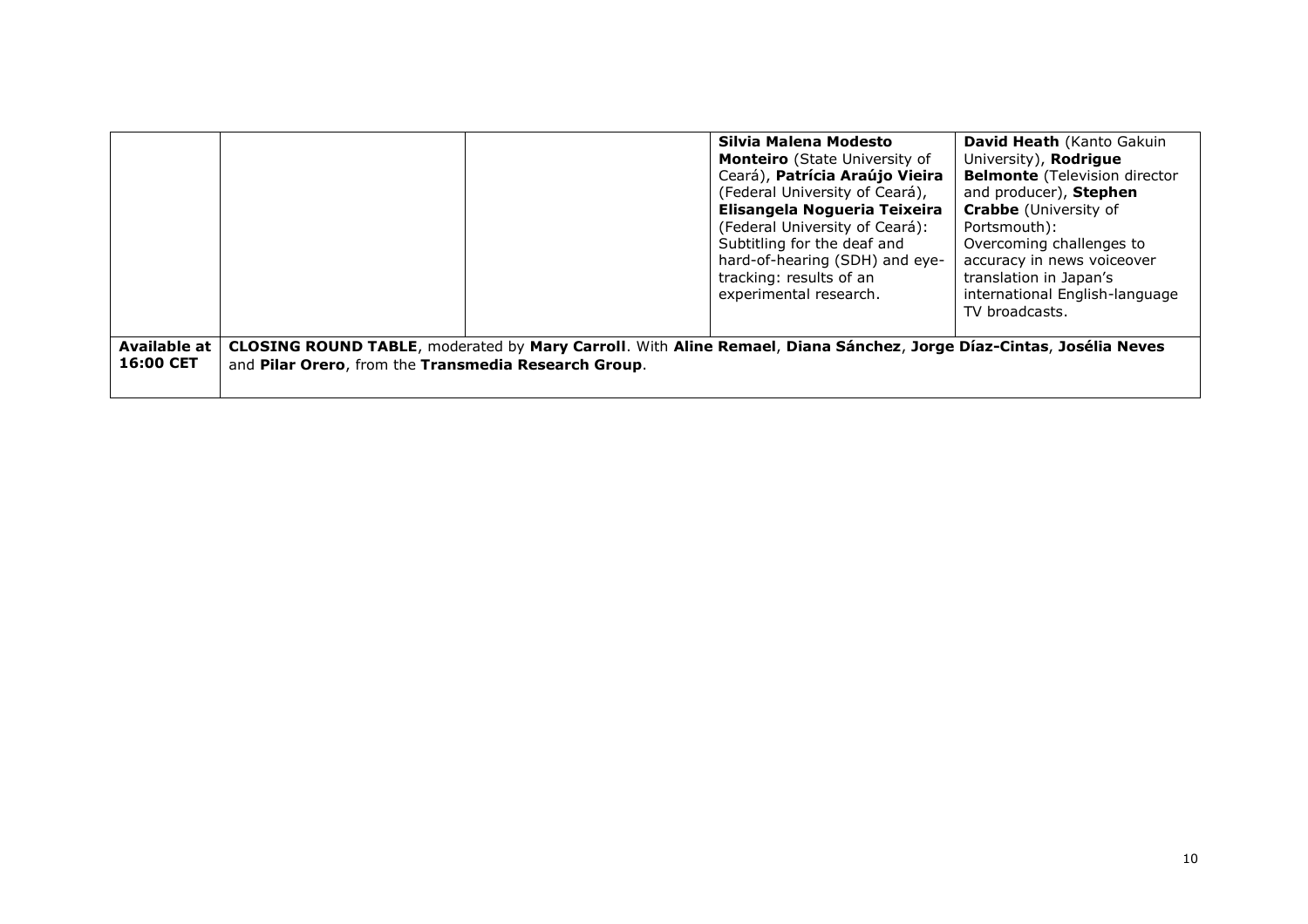**Conference organisers: TransMedia Catalonia.**



**With the support of:**



Departament de Traducció i d'Interpretació i d'Estudis de l'Àsia Oriental  $\blacksquare$ Universitat Autònoma de Barcelona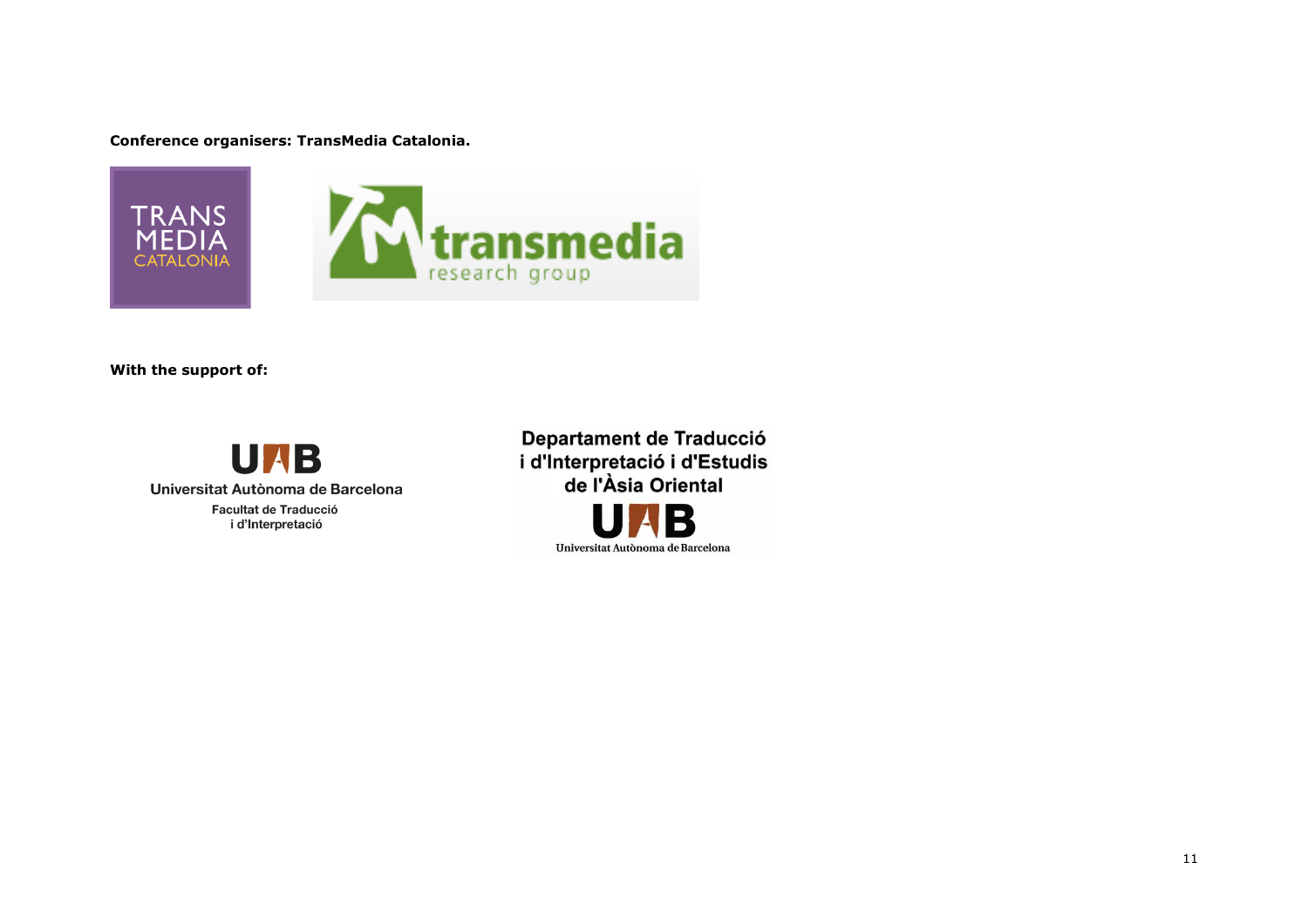#### **SPONSORS**

**Gold sponsor: Bridge Multimedia and SUB-TI.**





**Silver sponsors: Ooona.**



**Bronze sponsors: Anglatècnic and RuFilms.**





**Accessibility sponsors: ACPA.**